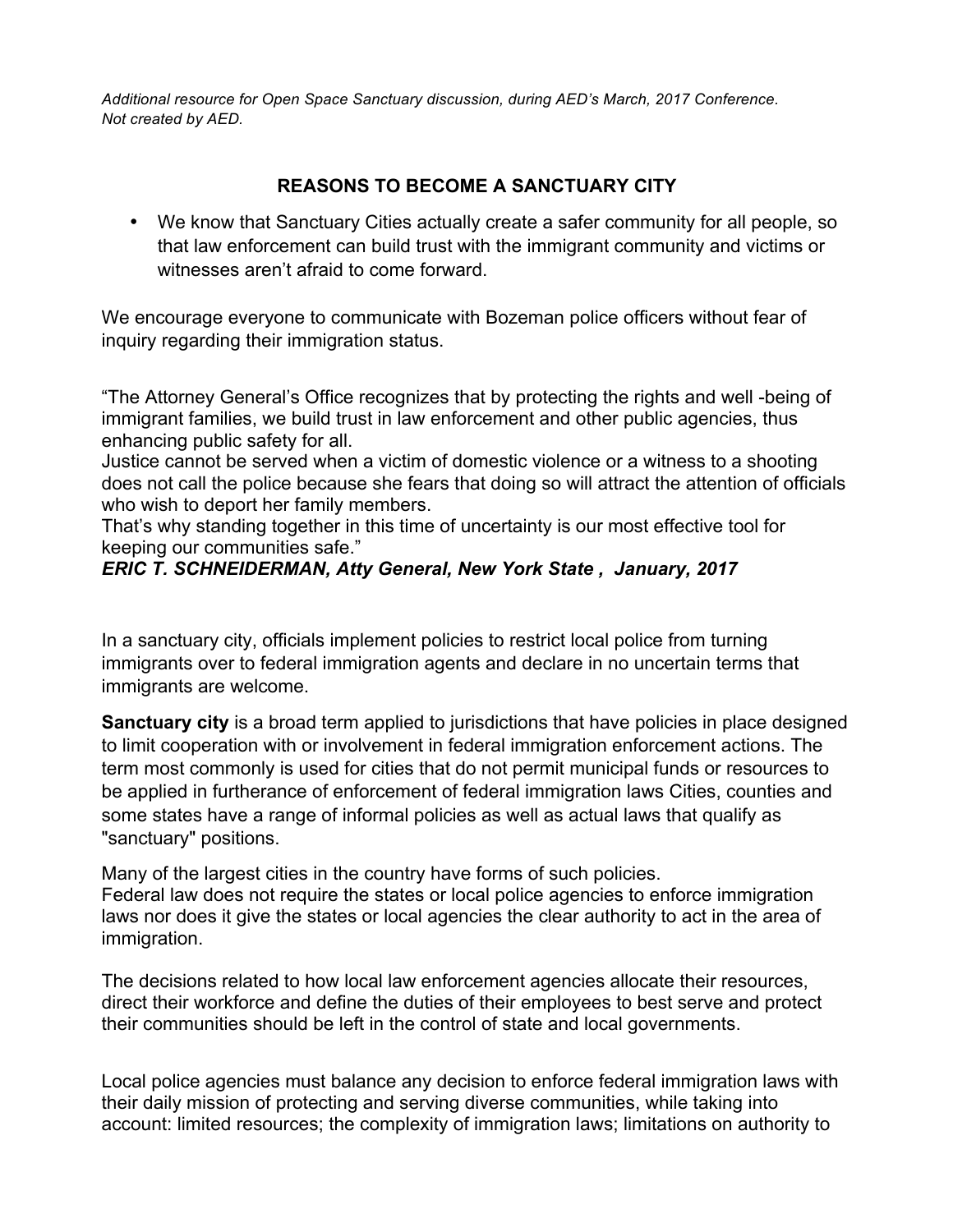enforce; risk of civil liability for immigration enforcement activities and the clear need to foster the trust and cooperation from the public including members of immigrant communities…

In 2015, more than 200 state and local jurisdictions did not honor requests from Immigration and Customs Enforcement to detain individuals, ICE Director Sarah Saldaña testified before Congress, and a subset of that group refused to give access to their jails and prisons to ICE. According to tracking by the Center for Immigration Studies, a think tank that advocates for

restricting immigration and opposes sanctuary policies, roughly 300 sanctuary jurisdictions rejected more than 17,000 detention requests, between January 1, 2014 and September 30, 2015.

While most policies limit police officers' cooperation with Immigration and Customs Enforcement, in every sanctuary city, officers still must and do cooperate with federal authorities "when it is to assist them with criminal activity other than immigration status."

- Detention and deportation has become a money making business that is feeding the prison industrial complex and lining the pockets of private corporations with billions of dollars.
- We have worked hard to hold the Obama administration, ICE and DHS accountable. We will continue to fight, and make sure the Trump Administration listens to the voice and stories of immigrant leaders who deserve justice, not deportation.
- We are praying that the new administration will take a position of discernment, compassion and morality with the understanding to protect the Deferred Action for Childhood Arrival that has benefited nearly a million undocumented youths.
- As in the tradition of the prophets and apostles, God calls the church to speak truth to power, liberate the oppressed, care for the poor and comfort the afflicted. We are responsible to a higher calling, a higher law that takes precedent over our flawed and outdated immigration laws. The church has been a space of sanctuary for those wrongly persecuted for thousands of years. The ability to provide humanitarian sanctuary defines who we are and our call as people of faith to care for the most vulnerable among us.

For some jurisdictions, resisting ICE is about limited resources. For others, it is a political, ethical, or economic stand. For nearly all of them, rejecting federal entreaties to find, hold, and hand over undocumented immigrants is considered a requirement of effective urban police work.

Last Monday, Los Angeles Police Chief Charlie Beck said his department would not assist the Trump administration with deportations. Chicago Mayor Rahm Emanuel said his city "is